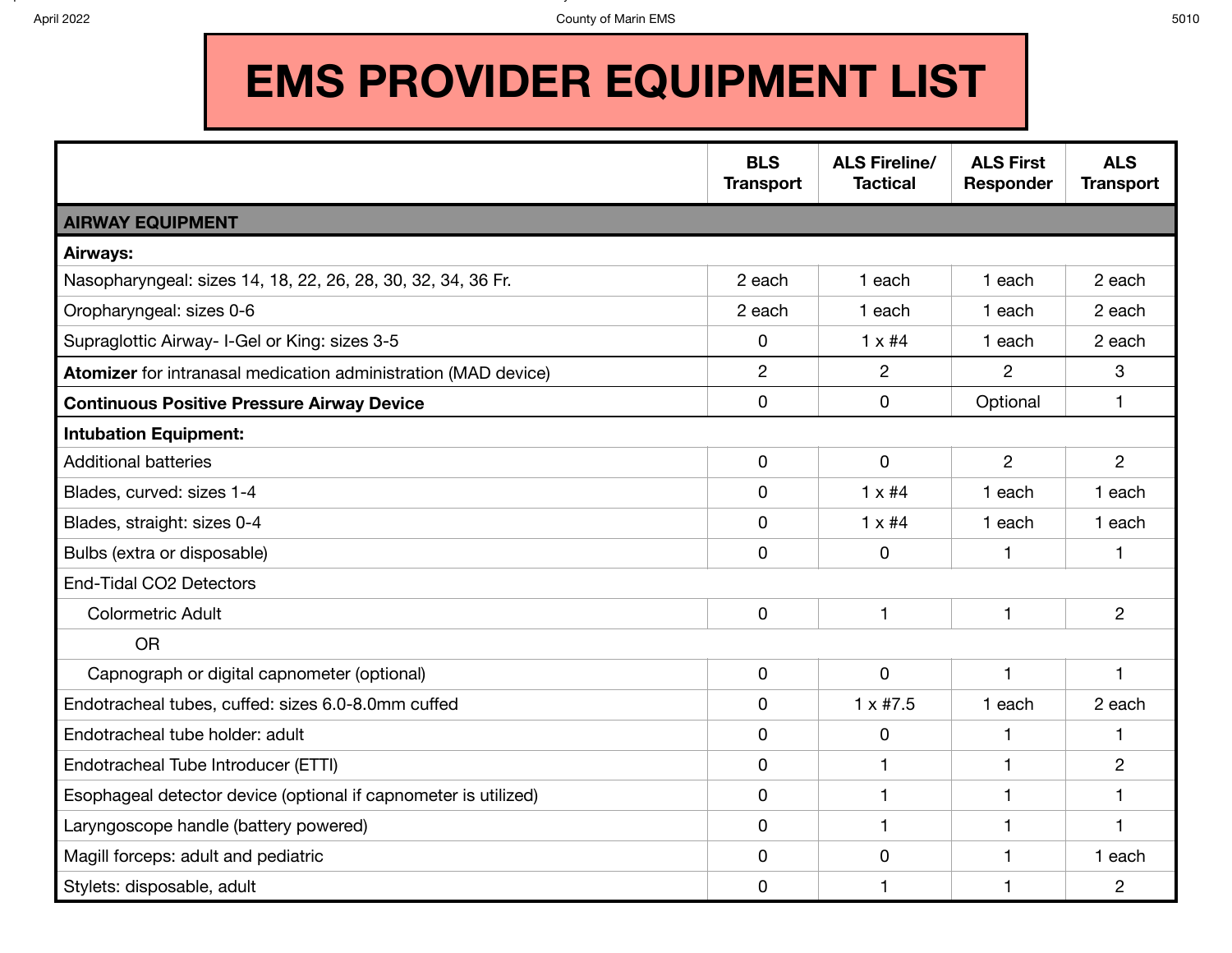|                                                                                                             | <b>BLS</b><br><b>Transport</b> | <b>ALS Fireline/</b><br><b>Tactical</b> | <b>ALS First</b><br><b>Responder</b> | <b>ALS</b><br><b>Transport</b> |
|-------------------------------------------------------------------------------------------------------------|--------------------------------|-----------------------------------------|--------------------------------------|--------------------------------|
| Videolaryngoscopy: adult                                                                                    | $\mathbf 0$                    | 0                                       | optional                             | optional                       |
| <b>Nebulizer:</b>                                                                                           |                                |                                         |                                      |                                |
| Hand-held OR Patient activated                                                                              | $\mathbf{1}$                   | $\mathbf 0$                             | $\mathbf 1$                          | $\overline{c}$                 |
| In-line nebulizer equipment with T-piece                                                                    | $\mathbf 0$                    | 0                                       | $\mathbf{1}$                         | $\overline{c}$                 |
| <b>Oxygen Equipment and Supplies:</b>                                                                       |                                |                                         |                                      |                                |
| Masks:                                                                                                      |                                |                                         |                                      |                                |
| Adult: non-rebreathing                                                                                      | $\overline{4}$                 | $\mathbf 0$                             | $\mathbf{1}$                         | 4                              |
| Pediatric: simple or non-rebreathing                                                                        | $\overline{2}$                 | 0                                       | $\overline{\phantom{a}}$             | $\overline{c}$                 |
| Nasal cannulas:                                                                                             |                                |                                         |                                      |                                |
| Adult                                                                                                       | 4                              | 0                                       |                                      | 4                              |
| Pediatric                                                                                                   | $\overline{2}$                 | 0                                       |                                      | 2                              |
| Infant                                                                                                      | $\overline{2}$                 | 0                                       | 1                                    | 2                              |
| Oxygen tank: fixed in vehicle with regulator; H-tank or M-tank                                              |                                | 0                                       | $\mathbf 0$                          |                                |
| Oxygen tank: portable (minimum D-tank)                                                                      | $\overline{2}$                 | $\mathbf 0$                             |                                      | 2                              |
| Portable Pulse Oximetry                                                                                     | optional                       | optional                                | optional                             |                                |
| Regulator                                                                                                   | 1                              | 0                                       | $\overline{\phantom{a}}$             |                                |
| Pleural decompression kit: ≥14g needle, ≥3 inches long; Heimlich valve;<br>occlusive dressing; 10ml syringe | $\mathbf 0$                    | 1                                       |                                      |                                |
| Resuscitation Bag-Valve-Mask (BVM): adult, child, infant                                                    | 1 each                         | 1 adult                                 | 1 each                               | 2, 1, 1                        |
| <b>Suction Equipment and Supplies:</b>                                                                      |                                |                                         |                                      |                                |
| Pharyngeal tonsil tip (rigid)                                                                               | $\overline{2}$                 | equivalent                              | equivalent                           | $\overline{c}$                 |
| Suction apparatus: Portable/battery powered                                                                 | $\mathbf 1$                    | 1                                       | $\mathbf{1}$                         |                                |
| Suction apparatus: Wall mount                                                                               |                                | 0                                       | 0                                    |                                |
| Suction canister (extra)                                                                                    | $\overline{2}$                 | 0                                       | 0                                    | $\overline{2}$                 |
| Suction catheters: sizes 6, 8, 10, 14, 16, 18Fr.                                                            | 2 each                         | 0                                       | 0                                    | 2 each                         |
| Suction tubing                                                                                              | $\overline{2}$                 | 0                                       | $\mathsf{O}$                         | $\overline{2}$                 |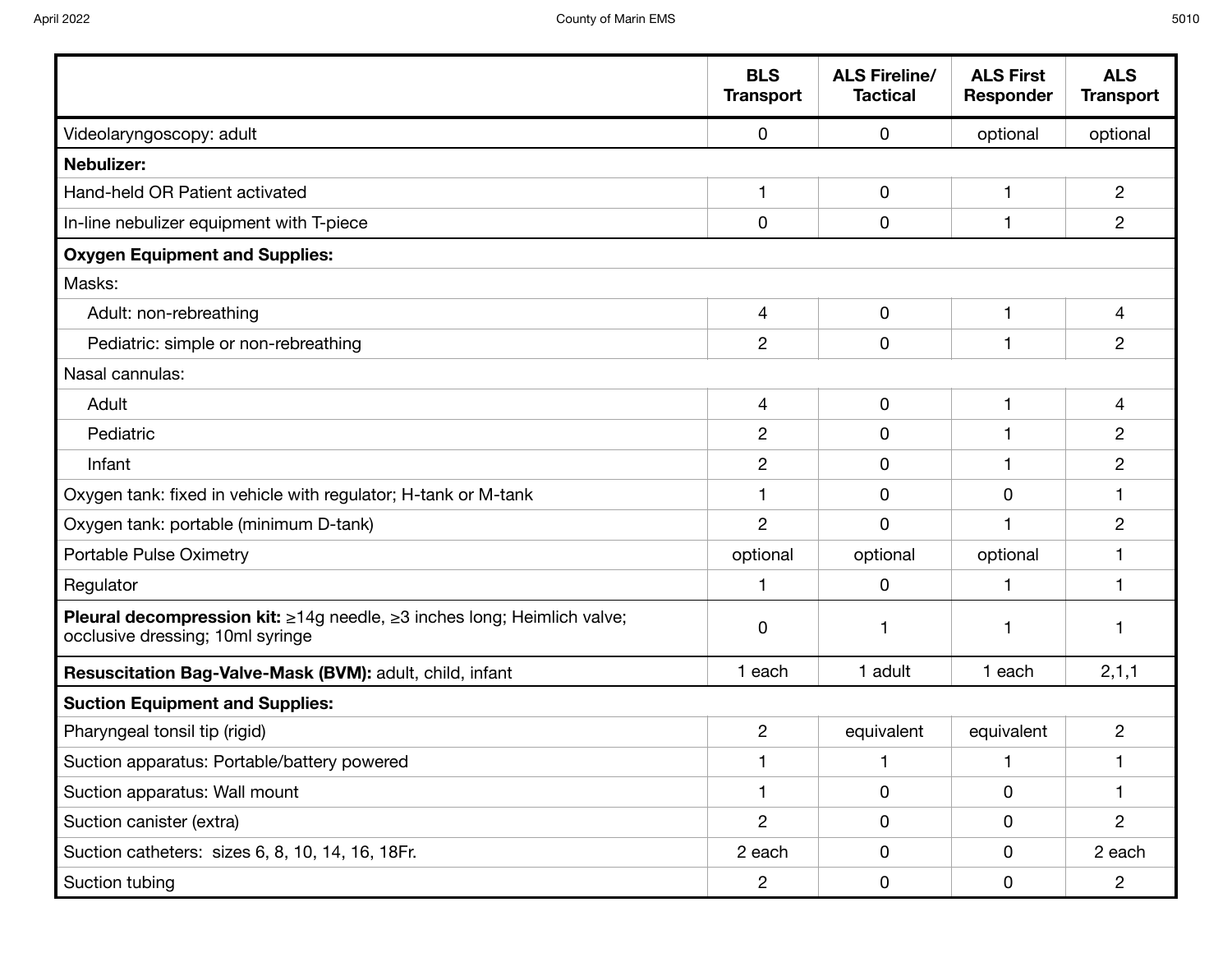| I<br>I<br>۰.<br>M.<br>۰.<br>×<br>×<br>۰. |
|------------------------------------------|
|------------------------------------------|

|                                                              | <b>BLS</b><br><b>Transport</b> | <b>ALS Fireline/</b><br><b>Tactical</b> | <b>ALS First</b><br><b>Responder</b> | <b>ALS</b><br><b>Transport</b> |
|--------------------------------------------------------------|--------------------------------|-----------------------------------------|--------------------------------------|--------------------------------|
| <b>DRESSING MATERIALS</b>                                    |                                |                                         |                                      |                                |
| <b>Bandages:</b>                                             |                                |                                         |                                      |                                |
| 4x4" sterile gauze pads                                      | 12                             | 6                                       | 12                                   | 12                             |
| 10x30" universal dressings                                   | $\overline{2}$                 | 0                                       | 0                                    | 6                              |
| ABD pains                                                    | 6                              | $\mathbf 0$                             | 0                                    | 6                              |
| Bulk non-sterile                                             | 1 box/pkg                      | $\mathbf 0$                             | 0                                    | 1 box/pkg                      |
| Elastic bandage 3" (Ace wrap)                                | 2                              | $\overline{2}$                          | $\overline{2}$                       | $\overline{2}$                 |
| Hemostatic dressings (must be CA EMSA approved)              | optional                       | optional                                | optional                             | optional                       |
| Occlusive dressing                                           | 4                              | $\overline{c}$                          | $\overline{c}$                       | 4                              |
| Roller bandages: 2", 3", 4", or 6"                           | 6                              | $\overline{c}$                          | 3                                    | 6                              |
| <b>Band-Aids (assorted)</b>                                  | 1 box                          | $\mathbf 0$                             | 1 box                                | 1 box                          |
| Burn sheets (sterile) or commercial burn kit                 | $\overline{2}$                 | $\overline{2}$                          | $\overline{2}$                       | $\overline{2}$                 |
| <b>Cold packs/Hot packs</b>                                  | 4 each                         | 2 each                                  | 2 each                               | 4 each                         |
| <b>Cryothermic ice packs</b>                                 | optional                       | optional                                | optional                             | optional                       |
| Tape: 1" and 2"                                              | 2 each                         | $2 \times 1"$                           | 1 each                               | 2 each                         |
| <b>Trauma shears</b>                                         | $\mathbf 1$                    | 1                                       | 1.                                   | 1                              |
| <b>EQUIPMENT AND SUPPLIES</b>                                |                                |                                         |                                      |                                |
| <b>Alcohol swabs</b>                                         | 12                             | 6                                       | 12                                   | 12                             |
| <b>Bedpan OR Fracture pan/Covered urinal</b>                 | $\mathbf{1}$                   | $\mathbf 0$                             | 0                                    | $\mathbf{1}$                   |
| <b>Betadine swabs or solution</b>                            | 0                              | 4                                       | 4                                    | 8                              |
| Biohazard bags: large and small                              | 4 each                         | 2 small                                 | 2 each                               | 4 each                         |
| <b>Blanket: disposable</b>                                   | $\overline{c}$                 | $\overline{2}$                          | 1                                    | $\mathbf{2}$                   |
| Blood pressure cuffs: adult, large arm, thigh, child, infant | 1 each                         | 1 adult                                 | $1x$ adult,<br>thigh, child          | 1 each                         |
| <b>Bulb syringe</b>                                          | 1                              | $\mathsf{O}$                            | $\mathbf{1}$                         | 1                              |
| <b>Company radio</b>                                         | $\mathbf{1}$                   | optional                                | optional                             | 1                              |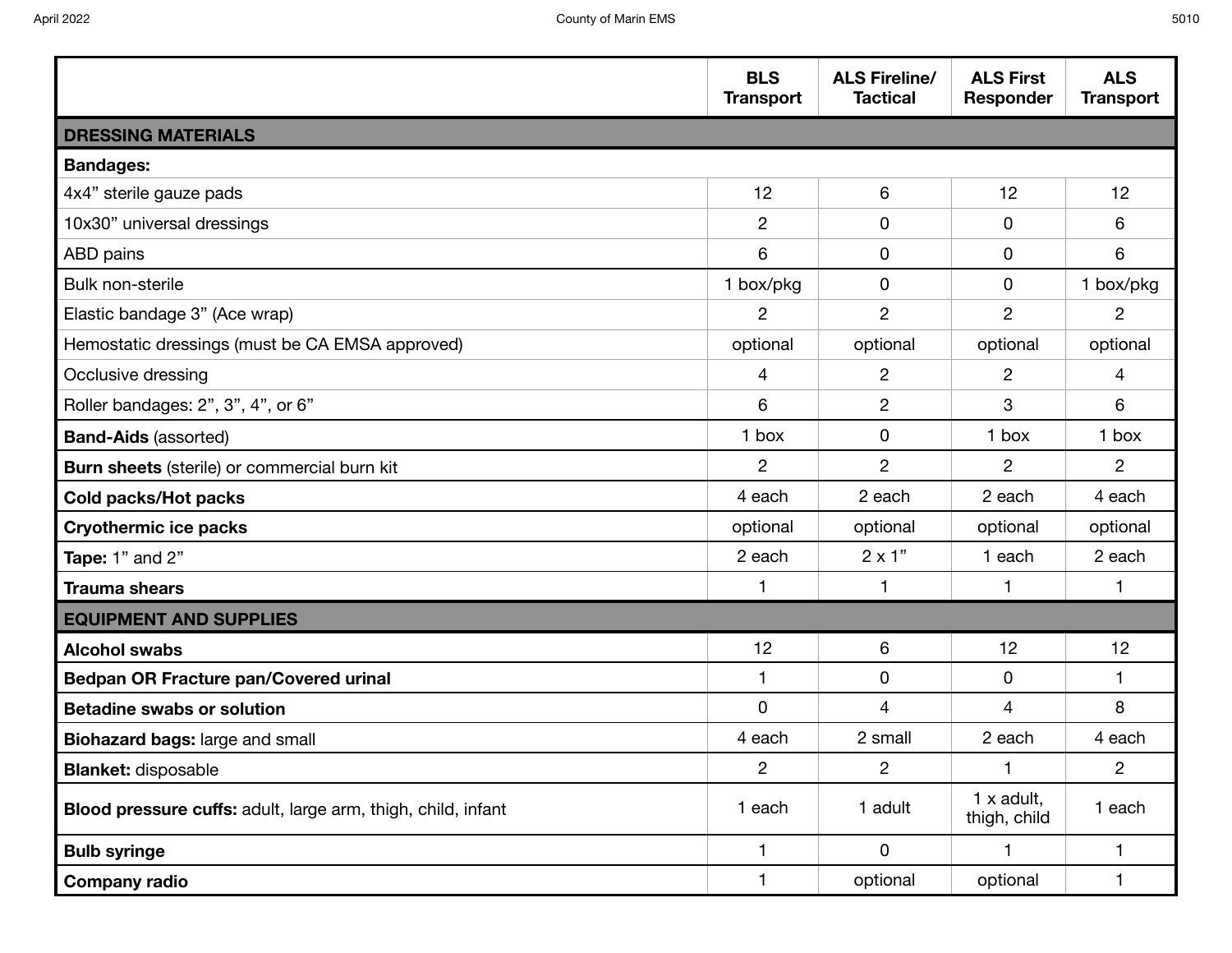|                                                                                                                                                                           | <b>BLS</b><br><b>Transport</b> | <b>ALS Fireline/</b><br><b>Tactical</b> | <b>ALS First</b><br>Responder | <b>ALS</b><br><b>Transport</b> |
|---------------------------------------------------------------------------------------------------------------------------------------------------------------------------|--------------------------------|-----------------------------------------|-------------------------------|--------------------------------|
| Drinking water: one gallon                                                                                                                                                |                                | 0                                       | 1                             | 1                              |
| Emesis basin/Disposable bag/Covered waste container                                                                                                                       | $\overline{2}$                 | 0                                       |                               | $\overline{2}$                 |
| <b>EMS Field Manual Patient Care (8000) Series</b>                                                                                                                        | 1                              | 0                                       | 1                             | 1                              |
| Face protection mask: N95 or P100                                                                                                                                         | 2 per person                   | 0                                       | 1 per person                  | 2 per person                   |
| <b>Fire extinguisher</b>                                                                                                                                                  |                                | 0                                       | optional                      | 1                              |
| <b>Flashlight</b>                                                                                                                                                         |                                | $\mathbf 0$                             | 0                             | 1                              |
| Gloves: disposable, S/M/L                                                                                                                                                 | 1 box each                     | 6 pair each                             | 1 box each                    | 1 box each                     |
| <b>Glucometer</b>                                                                                                                                                         |                                | 1                                       |                               | 1                              |
| Irrigation equipment: Sterile saline 1000ml                                                                                                                               | $\overline{2}$                 | 0                                       |                               | $\overline{2}$                 |
| Length based color-coded resuscitation tape (most current)                                                                                                                | 0                              | $\mathbf 0$                             | 1                             | 1                              |
| Lubricant: water soluble                                                                                                                                                  | 4 packs                        | 0                                       | 4 packs                       | 4 packs                        |
| <b>Marin County map</b>                                                                                                                                                   |                                | 0                                       | optional                      | 1                              |
| <b>Mechanical CPR device</b>                                                                                                                                              | 0                              | $\Omega$                                | 0                             | 1                              |
| <b>MERA</b> radio                                                                                                                                                         |                                | optional                                | optional                      | 1                              |
| Monitor/defibrillator equipment                                                                                                                                           |                                |                                         |                               |                                |
| Cardiac monitor: (portable) must have strip recorder, defibrillator/transcutaneous<br>pacing ability for child/adult. May be biphasic or monophonic (biphasic preferred)  | 0                              | 0                                       | pacing<br>optional            |                                |
| <b>ECG</b> electrodes                                                                                                                                                     | 0                              | 0                                       | 0                             | 1 box                          |
| 12-lead ECG capability                                                                                                                                                    | 0                              | 0                                       |                               |                                |
| <b>AED</b>                                                                                                                                                                | 1                              | 1                                       |                               | 0                              |
| Newborn transport wrap                                                                                                                                                    | optional                       | optional                                | optional                      | optional                       |
| <b>OB delivery</b>                                                                                                                                                        |                                |                                         |                               |                                |
| Separate and sterile kit includes: towels, 4x4" dressing, umbilical tape or clamp,<br>sterile scissors or other cutting utensil, bulb suction, sterile gloves and blanket |                                | 0                                       | 1                             |                                |
| Thermal absorbent blanket and head cover, aluminum foil roll, or appropriate heat-<br>reflective material (enough to cover newborn)                                       | 1                              | 0                                       | 1                             |                                |
| Appropriate heat source for ambulance compartment                                                                                                                         |                                | 0                                       | $\pmb{0}$                     |                                |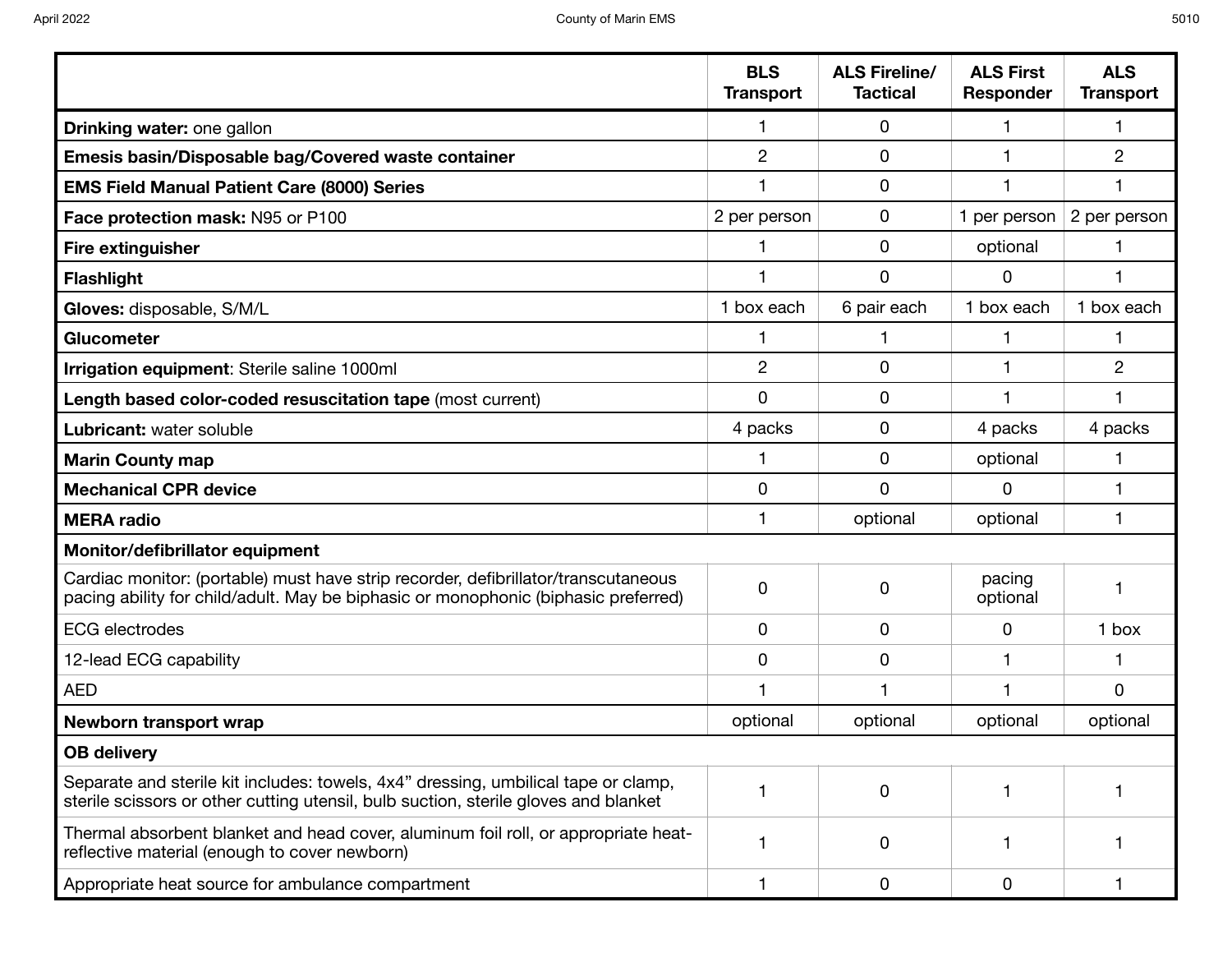|                                                                               | <b>BLS</b><br><b>Transport</b> | <b>ALS Fireline/</b><br><b>Tactical</b> | <b>ALS First</b><br>Responder | <b>ALS</b><br><b>Transport</b> |
|-------------------------------------------------------------------------------|--------------------------------|-----------------------------------------|-------------------------------|--------------------------------|
| Pen light                                                                     | $\mathbf{1}$                   | $\mathbf{1}$                            | $\mathbf{1}$                  | $\mathbf{1}$                   |
| <b>Pillow</b>                                                                 | $\overline{2}$                 | 0                                       | $\mathbf 0$                   | $\overline{2}$                 |
| PPE kit: gloves, gown, booties, face shield, cap                              | 2 per person                   | 0                                       | 1 per person                  | 2 per person                   |
| Road flares or equivalent (30 min)                                            | 6                              | $\mathbf 0$                             | 0                             | 6                              |
| Scoop stretcher or breakaway flat                                             | optional                       | 0                                       | 0                             | optional                       |
| <b>Sharps container</b>                                                       |                                | 1                                       | 1                             | $\overline{2}$                 |
| Sheet, pillow case, blanket, towel                                            | 4 each                         | 0                                       | 0                             | 4 each                         |
| <b>Spare tire</b>                                                             |                                | 0                                       | optional                      | 1                              |
| Stair chair or equivalent                                                     | 1                              | 0                                       | 0                             | 1                              |
| <b>Stethoscope</b>                                                            |                                | 1                                       | 1                             | 1                              |
| <b>Thermometer</b> (with core temp capability)                                | optional                       | 0                                       | 0                             | 1                              |
| <b>Tourniquet (CAT) and/or SWAT</b>                                           | $\overline{c}$                 | $\overline{2}$                          | 2                             | $\overline{2}$                 |
| <b>Triage tags</b>                                                            | 20                             | 6                                       | 20                            | 20                             |
| Vehicle emergency lights                                                      | set                            | 0                                       | optional                      | set                            |
| <b>IMMOBILIZATION AND RESTRAIN DEVICES</b>                                    |                                |                                         |                               |                                |
| <b>Cervical collars:</b> adjustable sizes to fit all patients over 1 year old |                                |                                         |                               |                                |
| Adult                                                                         | 4                              | 1                                       | $\overline{c}$                | 4                              |
| Pediatric                                                                     | $\overline{2}$                 | 0                                       | 1                             | $\overline{c}$                 |
| <b>Head immobilization device</b>                                             | 4                              | 0                                       | $\overline{c}$                | 4                              |
| Pediatric ambulance transportation device                                     |                                | 0                                       | 0                             | 1                              |
| Quick release soft restraints (synthetic or padded leather)                   | 1                              | 0                                       | 0                             | 1                              |
| Spinal immobilization backboard: (radiolucent)                                | $\overline{c}$                 | $\mathbf 0$                             | $\mathbf{1}$                  | $\overline{c}$                 |
| Strap system, adult                                                           | $\overline{c}$                 | $\mathbf 0$                             | 1                             | $\overline{2}$                 |
| KED or equivalent                                                             | 1                              | $\mathbf 0$                             | 0                             | 1                              |
| Splints: (vacuum/cardboard/moldable/equivalent) short, medium, long           | 2 each                         | 1 moldable                              | 1 each                        | 2 each                         |
| Traction splint: adult, pediatric                                             | 1 each                         | $\mathbf 0$                             | 0                             | 1 each                         |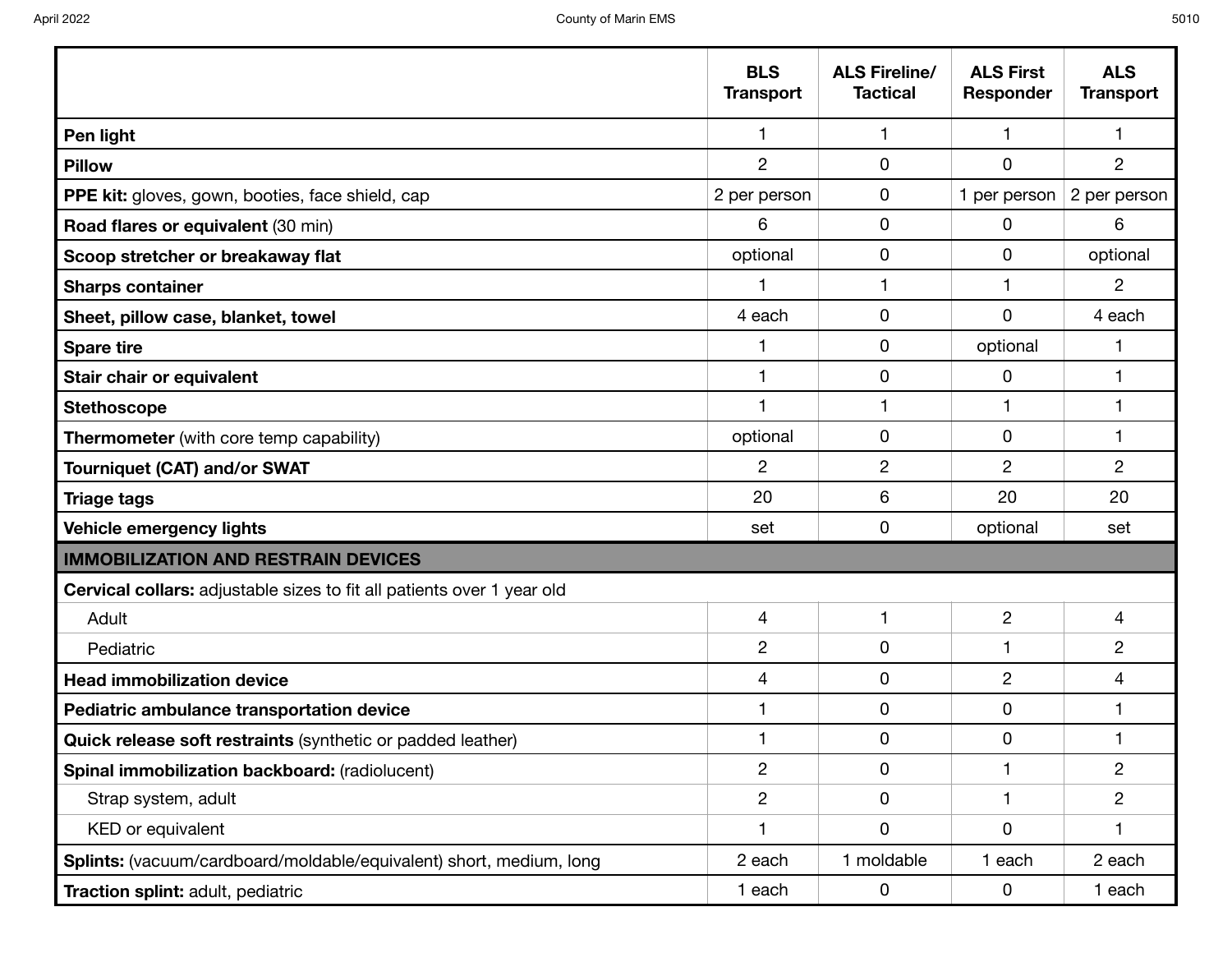|                                                   | <b>BLS</b><br><b>Transport</b> | <b>ALS Fireline/</b><br><b>Tactical</b> | <b>ALS First</b><br><b>Responder</b> | <b>ALS</b><br><b>Transport</b> |
|---------------------------------------------------|--------------------------------|-----------------------------------------|--------------------------------------|--------------------------------|
| <b>IV EQUIPMENT / SYRINGES / NEEDLES</b>          |                                |                                         |                                      |                                |
| Arm board (short)                                 | 0                              | 0                                       | $\mathbf 1$                          | $\overline{2}$                 |
| Catheters: 1" long, sizes 14, 16, 18, 20, 22, 24g | 0                              | 2 each                                  | 2 each                               | 4 each                         |
| <b>Constriction band (rubber tourniquet)</b>      | 0                              | $\overline{2}$                          | $\overline{c}$                       | $\overline{2}$                 |
| Intraosseous equipment: adult and pediatric       |                                |                                         |                                      |                                |
| Extra batteries of need by model                  | 0                              | 0                                       | 0                                    | $\mathbf{1}$                   |
| IO needles and/or mechanical device               | 0                              | 0                                       | optional                             | $\mathbf{1}$                   |
| Intravenous solutions: 0.9% normal saline         |                                |                                         |                                      |                                |
| 100ml bag                                         | 0                              | $\mathbf 0$                             | $\mathbf{1}$                         | $\overline{2}$                 |
| 1000ml bag                                        | 0                              |                                         | $\overline{c}$                       | 6                              |
| <b>Pressure infusion bag</b>                      | 0                              | $\mathbf 0$                             | $\mathbf 0$                          | 1                              |
| <b>Saline lock</b> (extension set)                | 0                              | 0                                       | $\overline{c}$                       | 4                              |
| Stop cock: 3-way                                  | 0                              | 0                                       | 1                                    | $\overline{2}$                 |
| <b>Syringes:</b>                                  |                                |                                         |                                      |                                |
| 1ml TB with removable needle                      | 0                              | $\overline{2}$                          | $\overline{c}$                       | 4                              |
| 3ml with 25g 5/8" needle                          | 0                              | $\mathbf 0$                             | 0                                    | 4                              |
| 10ml without needle                               | 0                              | $\overline{2}$                          | 1                                    | $\overline{c}$                 |
| 30ml without needle                               | 0                              | $\mathbf 0$                             | 0                                    | $\overline{c}$                 |
| Filter needle                                     | 0                              | $\overline{2}$                          | $\overline{2}$                       | $\overline{2}$                 |
| Tubing: with adjustable flow                      |                                |                                         |                                      |                                |
| Macro drip (10gtt/ml-15gtt/ml, adjustable)        | 0                              | $\overline{2}$                          | $\overline{2}$                       | 4                              |
| Micro drip (60 gtt/ml)                            | 0                              | 0                                       | 1                                    | $\overline{c}$                 |
| Vented (for acetaminophen IV administration)      | 0                              | optional                                | optional                             | 1                              |
| <b>MEDICATIONS AND SOLUTIONS</b>                  |                                |                                         |                                      |                                |
| Acetaminophen (Tylenol/Ofirmev) 1000mg/100ml      | 0                              | optional                                | optional                             | 1.                             |
| Adenosine 6mg/2ml                                 | 0                              | 0                                       | 18mg                                 | 36mg                           |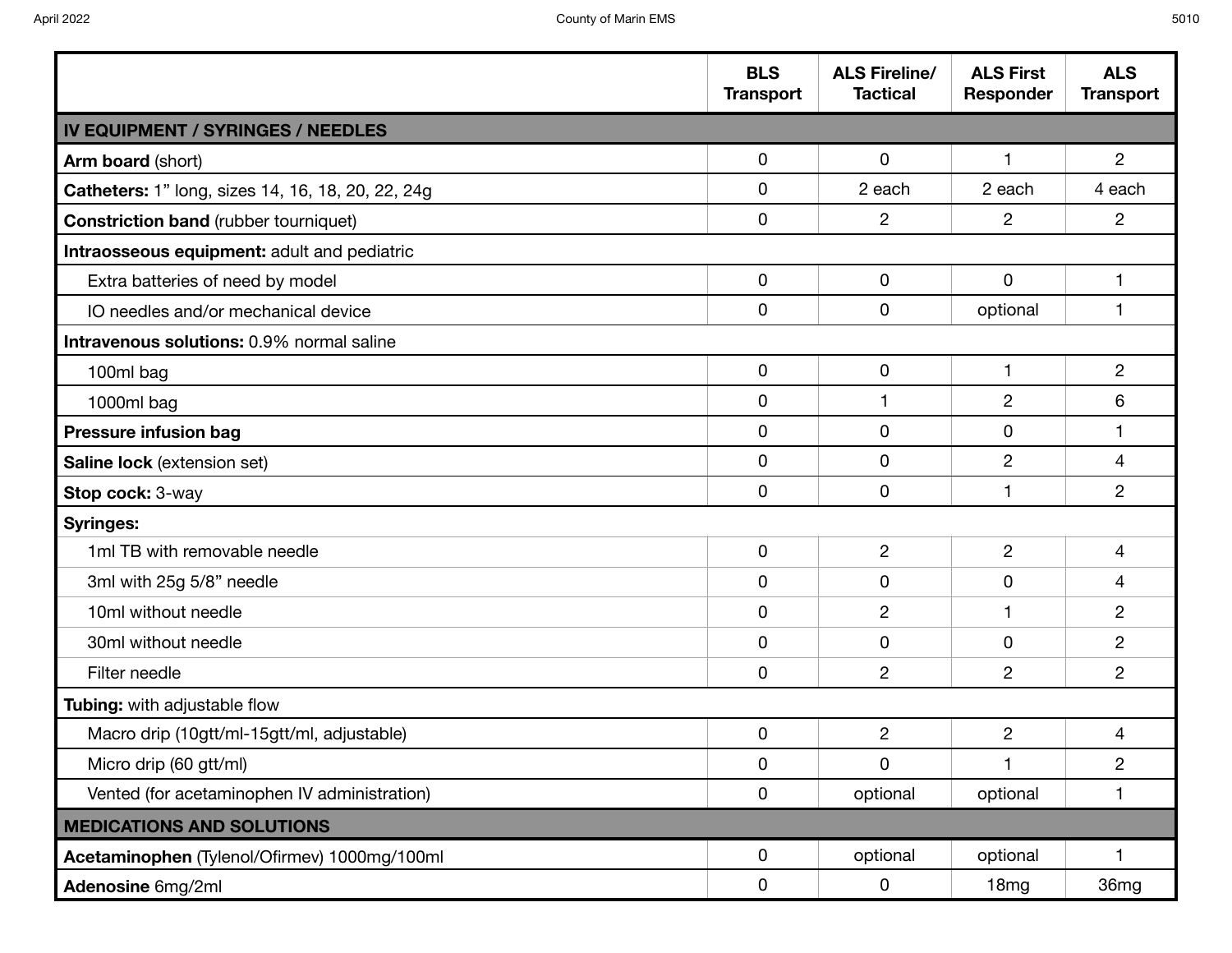|                                                                  | <b>BLS</b><br><b>Transport</b> | <b>ALS Fireline/</b><br><b>Tactical</b> | <b>ALS First</b><br><b>Responder</b> | <b>ALS</b><br><b>Transport</b> |
|------------------------------------------------------------------|--------------------------------|-----------------------------------------|--------------------------------------|--------------------------------|
| <b>Albuterol unit dose</b>                                       | 0                              | 1 MDI w/<br>spacer                      | 0                                    | 1 each                         |
| Amiodarone 150mg/3ml                                             | $\mathbf 0$                    | 3                                       | 3                                    | 6                              |
| Aspirin (chewable) 81mg                                          | 1 bottle                       | 1 bottle                                | 1 bottle                             | 1 bottle                       |
| Atropine 1mg/10ml                                                | $\mathbf 0$                    | $\overline{c}$                          | 3                                    | 10 <sub>1</sub>                |
| Atropine 8mg/20ml (multi dose)                                   | 0                              | 0                                       | 1                                    |                                |
| Calcium Chloride 10% 1gm/10ml                                    | 0                              | $\mathbf 0$                             | 1                                    | $\overline{c}$                 |
| <b>Check and Inject Kit (EMS Agency approved providers only)</b> | $\overline{c}$                 | 0                                       | $\mathbf 0$                          | $\mathbf 0$                    |
| <b>CYANOKIT</b> (or hydroxocobalamin equivalent)                 | 0                              | 0                                       | $\mathbf 0$                          | 1                              |
| Dextrose 10% 25mg/250ml                                          | 0                              | 0                                       | $\mathbf{1}$                         | $\overline{c}$                 |
| Diphenhydramine 50mg/ml                                          | 0                              | 4                                       | $\overline{2}$                       | 4                              |
| Duo-Dote (nerve gas auto-injector)                               |                                | See county policy                       |                                      |                                |
| Epinephrine 1mg/ml (5mg min)                                     | $\mathbf 0$                    | 4                                       | $\mathbf{1}$                         | $\overline{c}$                 |
| Epinephrine 1mg/10ml                                             | 0                              | 4                                       | 3                                    | 9                              |
| Glucagon 1mg                                                     | $\mathbf 0$                    | 1                                       | 1                                    | $\overline{c}$                 |
| Glucose paste 15gm/tube                                          | $\overline{2}$                 | $\overline{c}$                          | $\overline{c}$                       | $\overline{c}$                 |
| Ipratroprium (Atrovent) unit dose                                | $\mathbf 0$                    | 0                                       | 1                                    | $\overline{4}$                 |
| Lidocaine 2% 20mg/ml                                             | $\mathbf 0$                    | $\mathbf 0$                             | $\mathbf 0$                          | $\overline{c}$                 |
| Midazolam (Versed) 2mg/2ml                                       | 0                              | 10                                      | optional                             | $\overline{4}$                 |
| Midazolam (Versed) 5mg/ml                                        | 0                              | 0                                       | optional                             | optional                       |
| Morphine Sulfate 10mg/ml                                         | $\mathbf 0$                    | $\overline{c}$                          | 3                                    | 6                              |
| Naloxone (Narcan) 2mg/5ml                                        | 0                              | $\overline{c}$                          | 3                                    | 6                              |
| Naloxone (Narcan) Leave behind kit                               | optional                       | optional                                | optional                             | optional                       |
| Naloxone Spray (Narcan)                                          | 1 kit                          | 0                                       | 0                                    | 0                              |
| Nitroglycerine 0.4mg tablet or spray                             | $\mathbf 0$                    | 1 container                             | 1 container                          | 1 container                    |
| Normal Saline 3ml (for HHN)                                      | $\overline{2}$                 | optional                                | optional                             | optional                       |